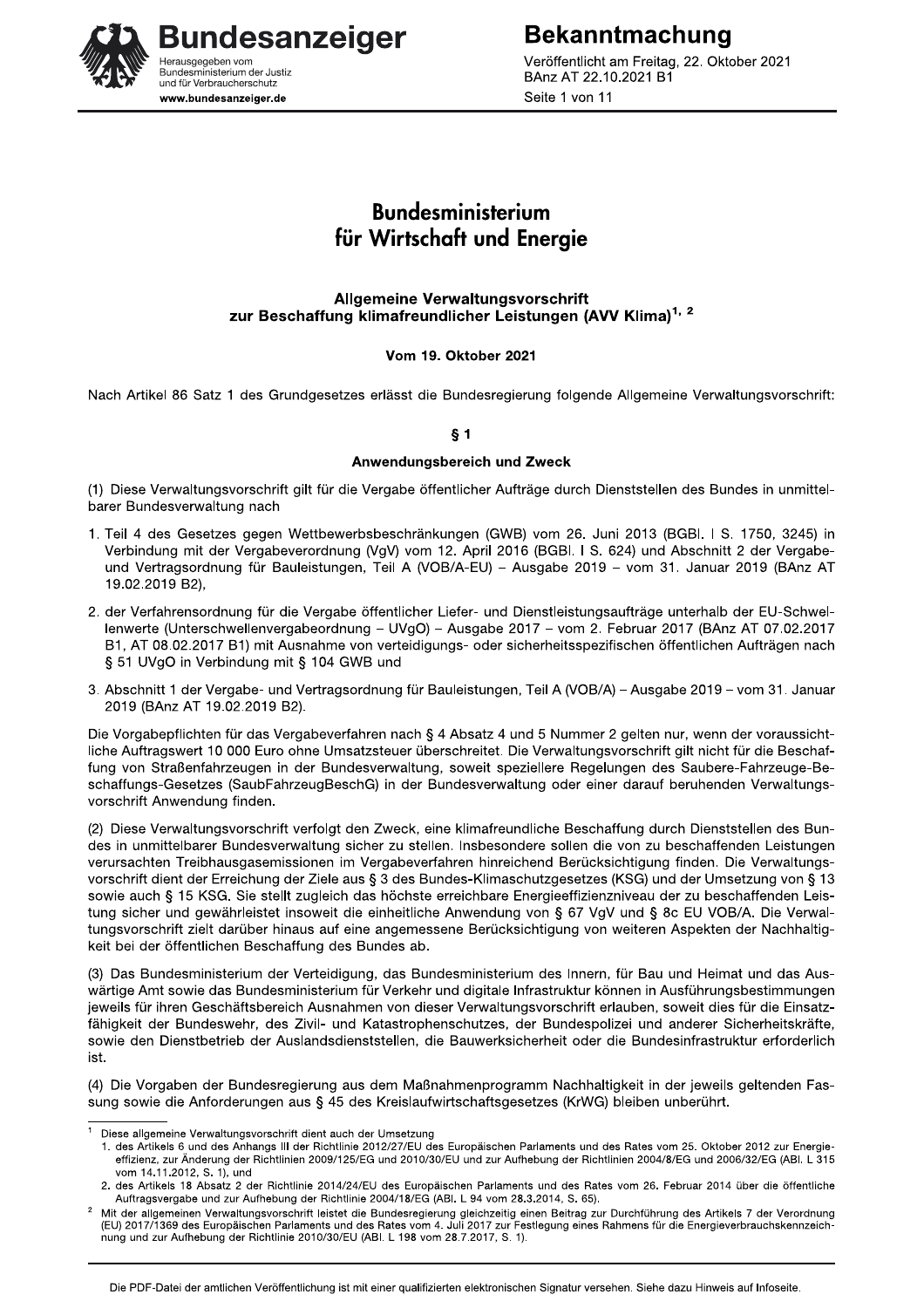**Bekanntmachung** Veröffentlicht am Freitag, 22. Oktober 2021 BAnz AT 22.10.2021 B1 Seite 2 von 11

**Bundesanzeiger** lerausgegeben vom Sundesministerium der Justiz<br>Bundesministerium der Justiz<br>und für Verbraucherschutz www.bundesanzeiger.de

#### $§$  2

#### Prüf- und Berücksichtigungspflichten vor Einleitung des Vergabeverfahrens

(1) An die Feststellung eines Bedarfs gemäß § 6 der Bundeshaushaltsordnung (BHO) hat sich die Wirtschaftlichkeitsuntersuchung nach § 7 Absatz 2 BHO anzuschließen. In diese sind

- 1. die Energieeffizienz über den gesamten Lebenszyklus der Leistung (Herstellung, Nutzung, Wartung sowie Abholung. Recycling oder Entsorgung nach Beendigung der Nutzung) und dabei insbesondere der Aspekt der energieeffizientesten Systemlösung sowie,
- 2. soweit mit vertretbarem Aufwand möglich, eine Prognose der verursachten Treibhausgasemissionen während des gesamten Lebenszyklus

einzubeziehen. Die Prognose der verursachten Treibhausgasemissionen erfolgt in der Regel auf der Grundlage von Hilfestellungen des Umweltbundesamtes. Bei Lieferleistungen ist unbeschadet der Sätze 1 und 2 abzuwägen, ob anstelle des Neukaufs die Reparatur eines vorhandenen Produkts, der Kauf eines gebrauchten Produkts, Miete oder Leasing ein klima- und umweltfreundlicheres Mittel der Beschaffung darstellen. Darüber hinaus sollen auch Aspekte des Umweltschutzes, des schonenden Einsatzes natürlicher Ressourcen und der Kreislaufwirtschaft auf angemessene Weise berücksichtigt werden.

(2) Kommen mehrere Möglichkeiten der Beschaffung in Betracht, ist die wirtschaftlichste Handlungsalternative zu bestimmen. Dabei ist in Abwägung mit anderen relevanten Kriterien mit Bezug zum Beschaffungszweck solchen Liefer-, Dienst- oder Bauleistungen der Vorzug zu geben, mit denen das Ziel der Minderung von Treibhausgasemissionen über den gesamten Lebenszyklus der Leistung zu den geringsten Kosten erreicht werden kann. Mehraufwendungen bei der Beschaffung sollen nicht außer Verhältnis zu ihrem Beitrag zur Treibhausgasminderung stehen.

(3) Der monetären Bewertung der gemäß Absatz 1 Satz 1 Nummer 2 prognostizierten Treibhausgasemissionen ist ein CO<sub>2</sub>-Preis, mindestens der nach § 10 Absatz 2 des Brennstoffemissionshandelsgesetzes (BEHG) gültige Fest- oder Mindestpreis, zugrunde zu legen.

- (4) Bedarfsabfragen von Beschaffungsstellen erfolgen unter Hinweis darauf, dass
- 1. der Bedarf mit klimafreundlichen Leistungen gedeckt werden soll,
- 2. die Erwartungen an die Klimafreundlichkeit der Leistung in der Bedarfsmeldung durch die Bedarfsträger so konkret wie möglich bezeichnet werden sollen sowie
- 3. in der Bedarfsmeldung von den Bedarfsträgern zu dokumentieren ist, falls Aspekte des Klimaschutzes nicht berücksichtigt werden.

#### $\delta$  3

#### Nicht zu beschaffende Leistungen

Leistungen, deren Inverkehrbringen oder Verwendung nach den Vorschriften des europäischen Gemeinschaftsrechts oder des deutschen Rechts aus Gründen des Umwelt- oder Gesundheitsschutzes unzulässig sind, dürfen nicht beschafft werden. Die in Anlage 1 benannten Leistungen dürfen von den Dienststellen des Bundes nicht beschafft werden, es sei denn, dass die Beschaffung solcher Leistungen aus Gründen des öffentlichen Interesses dringend geboten ist.

#### $§ 4$

#### Vorgabepflichten für das Vergabeverfahren

(1) Bei der Beschaffung von Leistungen sind im Rahmen der Leistungsbeschreibung (§ 121 GWB, § 31 VgV, § 7 EU VOB/A, § 23 UVgO, § 7 VOB/A) im Hinblick auf die Klimarelevanz insbesondere die Ergebnisse der Prüfung nach § 2 Absatz 1 und 2 zu berücksichtigen. Bei der Erstellung der Leistungsbeschreibung ebenfalls zu berücksichtigen ist:

- 1. soweit vorhanden, die zum Zeitpunkt der Beschaffung höchste und durch auf dem europäischen Markt verfügbare, dem Bedarf entsprechende Produkte erreichte Energieeffizienzklasse im Sinne der Verordnung (EU) 2017/1369 des Europäischen Parlaments und des Rates vom 4. Juli 2017 zur Festlegung eines Rahmens für die Energieverbrauchskennzeichnung und zur Aufhebung der Richtlinie 2010/30/EU (ABI, L 198 vom 28.7.2017, S. 1) und der gemäß Artikel 11 Absatz 4 und 5 und Artikel 16 der Verordnung (EU) 2017/1369 erlassenen Produktverordnungen,
- 2. im Übrigen das höchste und durch auf dem europäischen Markt verfügbare Produkte erreichte Leistungsniveau an Energieeffizienz.

(2) Bei der Beschreibung der zu beschaffenden Leistung soll, soweit vorhanden und bei der konkreten Beschaffung verwendbar, auf vorhandene Gütezeichen verwiesen werden, die den Anforderungen nach § 34 VgV, § 7a EU Absatz 6 VOB/A oder des § 24 UVgO entsprechen. Es ist dabei darauf hinzuweisen, dass Leistungen, die den Kriterien des Gütezeichens entsprechen, insoweit ebenfalls den Anforderungen an die zu erbringende Leistung genügen. Insbesondere soll, soweit vorhanden und bei der konkreten Beschaffung verwendbar, die Vorlage

1. des Umweltzeichens Blauer Engel (Geschäftsbedingungen und Vergabekriterien abrufbar unter www.blauer-engel. de) oder, soweit das Umweltzeichen Blauer Engel für die betreffende Leistung nicht vorhanden ist,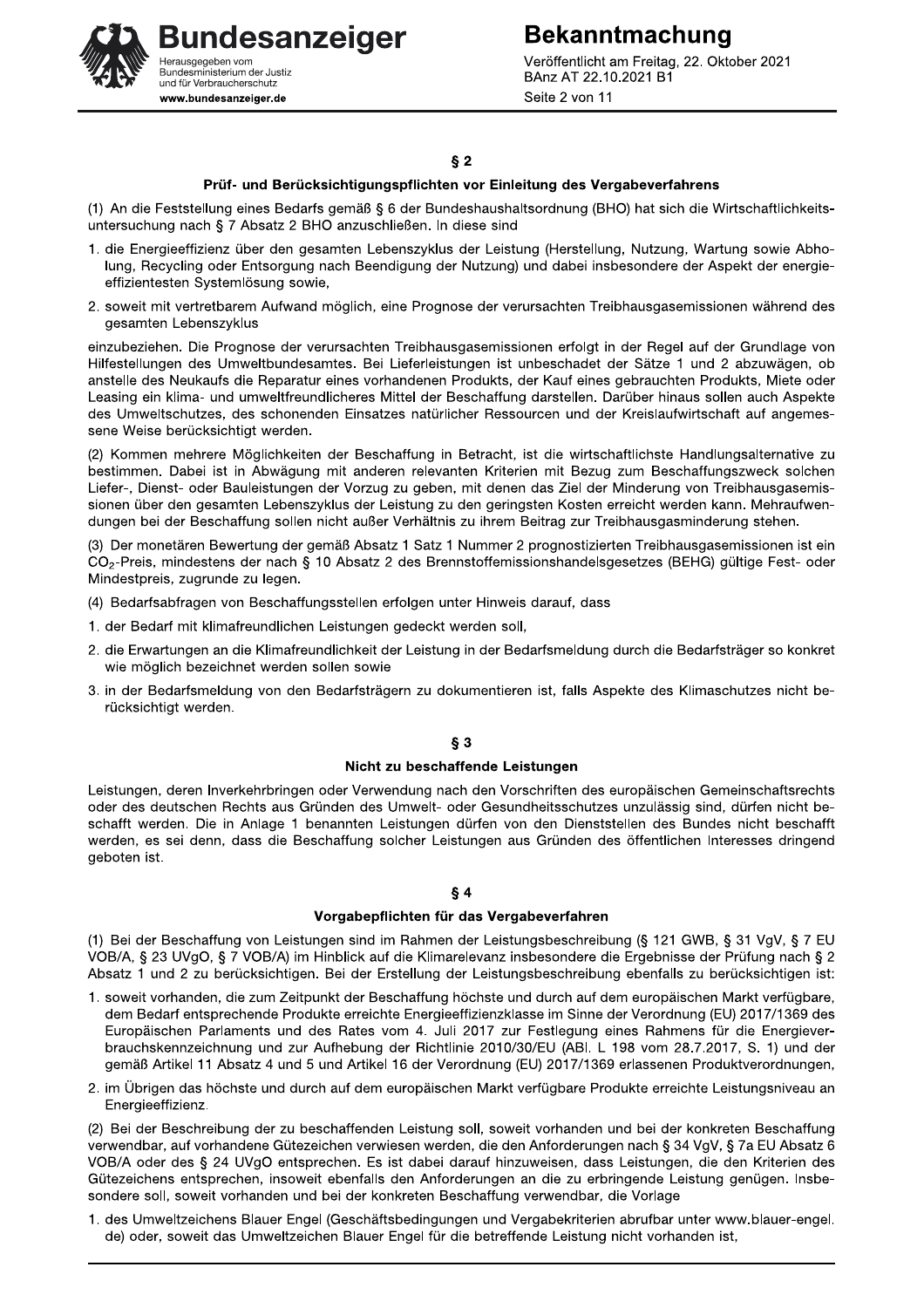

Veröffentlicht am Freitag, 22. Oktober 2021 BAnz AT 22.10.2021 B1 Seite 3 von 11

2. des Europäischen Umweltzeichens gemäß der Verordnung (EG) Nr. 66/2010 des Europäischen Parlaments und des Rates vom 25. November 2009 über das EU-Umweltzeichen (ABI. L 27 vom 30.1.2010, S. 1), zuletzt geändert durch Artikel 1 der Verordnung (EU) 2017/1941 vom 24. Oktober 2017 (ABI. L 275 vom 25.10.2017, S. 9)

gemäß § 34 VgV, § 7a EU Absatz 6 VOB/A oder § 24 UVgO verlangt werden. Gleichwertige Gütezeichen sind anzuerkennen

(3) Zum Nachweis der technischen und beruflichen Leistungsfähigkeit kann vom Bewerber oder Bieter die Zertifizierung mit einem Umweltmanagementsystem gefordert werden, sofern ein Bezug zum Auftragsgegenstand besteht und ein hinreichender Verbreitungsgrad der Zertifizierung bei dem zu erwartenden Bieter- beziehungsweise Bewerberkreis erwartet werden kann.

(4) Für die Ermittlung des wirtschaftlichsten Angebots im Rahmen der Zuschlagsentscheidung sind neben den Anschaffungskosten die voraussichtlichen Kosten, die mit der zu beschaffenden Leistung während ihres Lebenszyklus in Verbindung stehen (Lebenszykluskosten) zu berücksichtigen, insbesondere die Kosten für den Energieverbrauch, die Wartungskosten und die Kosten am Ende der Nutzungsdauer. Nach Maßgabe des § 59 Absatz 2 Nummer 5 und Absatz 3 VqV beziehungsweise § 16d EU Absatz 2 Nummer 5 VOB/A sind darin als Kosten, die durch externe Effekte der Umweltbelastung entstehen, auch die Kosten der verursachten Treibhausgasemissionen während des gesamten Lebenszyklus der Leistung zu berücksichtigen. Der monetären Bewertung der Treibhausgasemissionen ist ein CO<sub>2</sub>-Preis, mindestens der nach § 10 Absatz 2 BEHG gültige Fest- oder Mindestpreis, zugrunde zu legen. Die Bestimmung der verursachten Treibhausgasemissionen erfolgt in der Regel auf der Grundlage von Hilfestellungen des Umweltbundesamtes. Die Sätze 1 und 2 gelten nicht,

- 1. wenn die Ermittlung der voraussichtlichen Lebenszykluskosten unter Einbeziehung der verursachten Treibhausgasemissionen während des gesamten Lebenszyklus nicht mit vertretbarem Aufwand möglich ist oder
- 2. wenn ihre Berücksichtigung als Zuschlagskriterium nicht sachgerecht wäre, weil die Leistung in dieser Hinsicht unter Beachtung von Absatz 1 bereits erschöpfend beschrieben ist.

(5) Zur Überprüfung der nach den Absätzen 1 und 4 gestellten Vorgaben fordert der öffentliche Auftraggeber unter der Beachtung der Belange von mittelständischen Interessen folgende, von allen Bewerbern und Bietern gleichermaßen zu erbringende Informationen:

- 1. konkrete Angaben zum Energieverbrauch über den gesamten Lebenszyklus der Leistung, es sei denn, die auf dem Markt angebotenen Produkte unterscheiden sich bei dem Energieverbrauch nur geringfügig,
- 2. soweit hierüber Erkenntnisse vorliegen oder auf zumutbare Weise erlangt werden können, konkrete Angaben zur Emission von Treibhausgasen über den gesamten Lebenszyklus der Leistung sowie
- 3. in geeigneten Fällen der Beschaffung
	- a) eine Analyse minimierter Lebenszykluskosten oder
	- b) die Ergebnisse einer der Analyse nach Buchstabe a vergleichbaren Methode zur Überprüfung der Wirtschaftlichkeit.

(6) Sofern möglich und angemessen und ein sachlicher Zusammenhang mit dem Auftragsgegenstand besteht, sind Ausführungsbedingungen für den Auftragnehmer festzulegen, um die in § 1 Absatz 2 benannten Zwecke zu fördern.

(7) Sofern jeweils möglich und angemessen, ein sachlicher Zusammenhang mit dem Auftragsgegenstand besteht und das Ergebnis der Wirtschaftlichkeitsuntersuchung beachtet bleibt, sind, entweder gemeinsam oder einzeln, im Rahmen der Eignungskriterien (§ 122 GWB; §§ 42 ff. VgV; §§ 6 ff. EU VOB/A; §§ 31 ff. UVgO; § 6a VOB/A), der Zuschlagskriterien (§ 127 GWB; § 58 VgV; § 16d EU VOB/A; § 43 UVgO; § 16d VOB/A) und der Ausführungsbedingungen (§ 128 GWB: § 61 VgV: § 45 UVgO) ergänzend weitere Aspekte der Nachhaltigkeit, insbesondere der Kreislaufwirtschaft und des Ressourcenschutzes. zu berücksichtigen.

#### $$5$

#### Inkrafttreten; Übergangs- und Schlussbestimmung

Diese Verwaltungsvorschrift tritt am 1. Januar 2022 in Kraft. Für Vergabeverfahren, die vor dem 1. Januar 2022 begonnen haben, gilt die zum gleichen Datum außer Kraft tretende Allgemeine Verwaltungsvorschrift zur Beschaffung energieeffizienter Leistungen (AVV-EnEff) vom 18. Mai 2020 (BAnz AT 26.05.2020 B1) fort.

Berlin, den 19. Oktober 2021

Die Bundeskanzlerin

Dr. Angela Merkel

Der Bundesminister für Wirtschaft und Energie

Peter Altmaier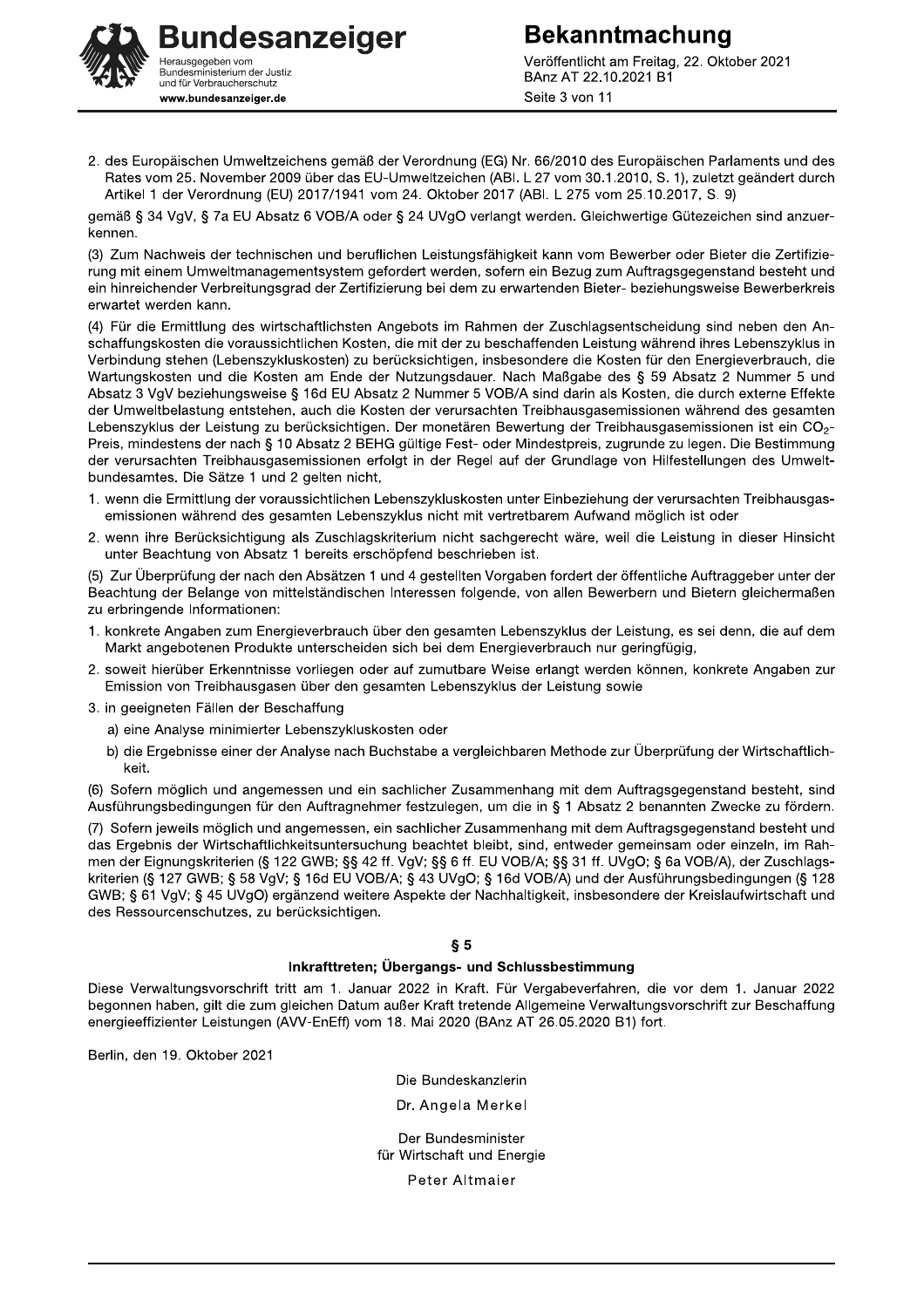Veröffentlicht am Freitag, 22. Oktober 2021 BAnz AT 22.10.2021 B1 Seite 4 von 11

**Bekanntmachung** 

## **Bundesanzeiger** erausgegeben vom Sundesministerium der Justiz<br>Bundesministerium der Justiz<br>und für Verbraucherschutz www.bundesanzeiger.de

#### Anlage 1

#### Leistungen, die nicht beschafft werden dürfen

Sofern eine Beschaffung nicht ausnahmsweise aus Gründen des öffentlichen Interesses dringend geboten ist, dürfen folgende Leistungen nicht beschafft werden:

- Baustoffe, die teilhalogenierte Fluorchlorkohlenwasserstoffe und teilhalogenierte Fluorkohlenwasserstoffe enthalten oder unter Verwendung dieser Stoffe hergestellt wurden,
- Multisplit/VRF-Klimageräte mit mehr als 10 Kilowatt Nennkälteleistung (hier kann alternativ auf Flüssigkeitskühler zurückgegriffen werden),
- Flüssigkeitskühler mit mehr als 10 Kilowatt Nennkälteleistung mit Kältemittel GWP ≥ 150.
- Kühl- und Gefriergeräte (u. a. Kühlschränke, Speiseeistruhen und Verkaufsautomaten wie Flaschenkühler) und sonstige stationäre und mobile Kälte- und Klimaanlagen mit halogenierten Kältemitteln (sofern Alternativen marktverfügbar),
- Spraydosen (wie Kälte-, Reinigungs- oder Insektenspray) mit halogenierten Treibmitteln (wie R1234ze(E)),
- Geräte zur Beheizung (ausgenommen notwendige Beheizung für Winterbaumaßnahmen) und zur Kühlung des Luftraums außerhalb von umschlossenen Räumen (zum Beispiel "Gas-Heizpilze", vergleichbare Elektrostrahler, Klimageräte),
- Geräte, die ausschließlich der Zubereitung von Heißgetränken durch Befüllung mit Lebensmittelportionen, die für den Endverbraucher nur als einzeln verpackte Einheiten in mehrere dieser Einheiten enthaltenden Verkaufsverpackungen erhältlich sind, dienen.
- Mineralwasser, Bier, Säfte, Milch und Erfrischungsgetränke in Einwegverpackungen (mit Ausnahme von Kartonverpackungen. Schlauchbeutelverpackungen und Folien-Standbeuteln), wobei dies auch für mit Pflichtpfand belegte Einwegverpackungen gilt,
- Einweggeschirr und Einwegbesteck in Kantinen und Mensen sowie bei Großveranstaltungen,
- Produkte, bei denen der Anbieter nicht zusichert, dass kein Mikroplastik im Sinne des Artikel 2 Nummer 1 (6) des Beschlusses (EU) 2017/1218 der Kommission vom 23. Juni 2017<sup>1</sup> enthalten ist (insbesondere bestimmte Waschund Reinigungsmittel sowie Kosmetika),
- mobile Maschinen und Geräte, die nach der Verordnung (EU) 2016/1628 die EU-Abgasstufe V nicht einhalten,
- Produkte, deren Transportverpackungen aus Karton nicht mindestens 85 Prozent (Masse) recyceltes Material enthalten, sofern der Bieter beziehungsweise Bewerber hinreichenden Einfluss auf die Gestaltung der Transportverpackung hat,
- schwefelhexafluoridhaltige Mittelspannungsschaltanlagen.

Mikroplastik im Sinne des Artikel 2 Nummer 1 Absatz 6 des Beschlusses (EU) 2017/1218 der Kommission vom 23. Juni 2017 sind Partikel mit einer Größe von weniger als 5 mm eines unlöslichen, makromolekularen Kunststoffs, der durch eines der folgenden Verfahren gewonnen wird: a) ein Polymerisationsverfahren, wie zum Beispiel Polyaddition oder Polykondensation oder ein ähnliches Verfahren, bei dem Monomere oder andere Ausgangsstoffe verwendet werden;

b) chemische Modifikation natürlicher oder synthetischer Makromoleküle;

c) mikrobielle Fermentation.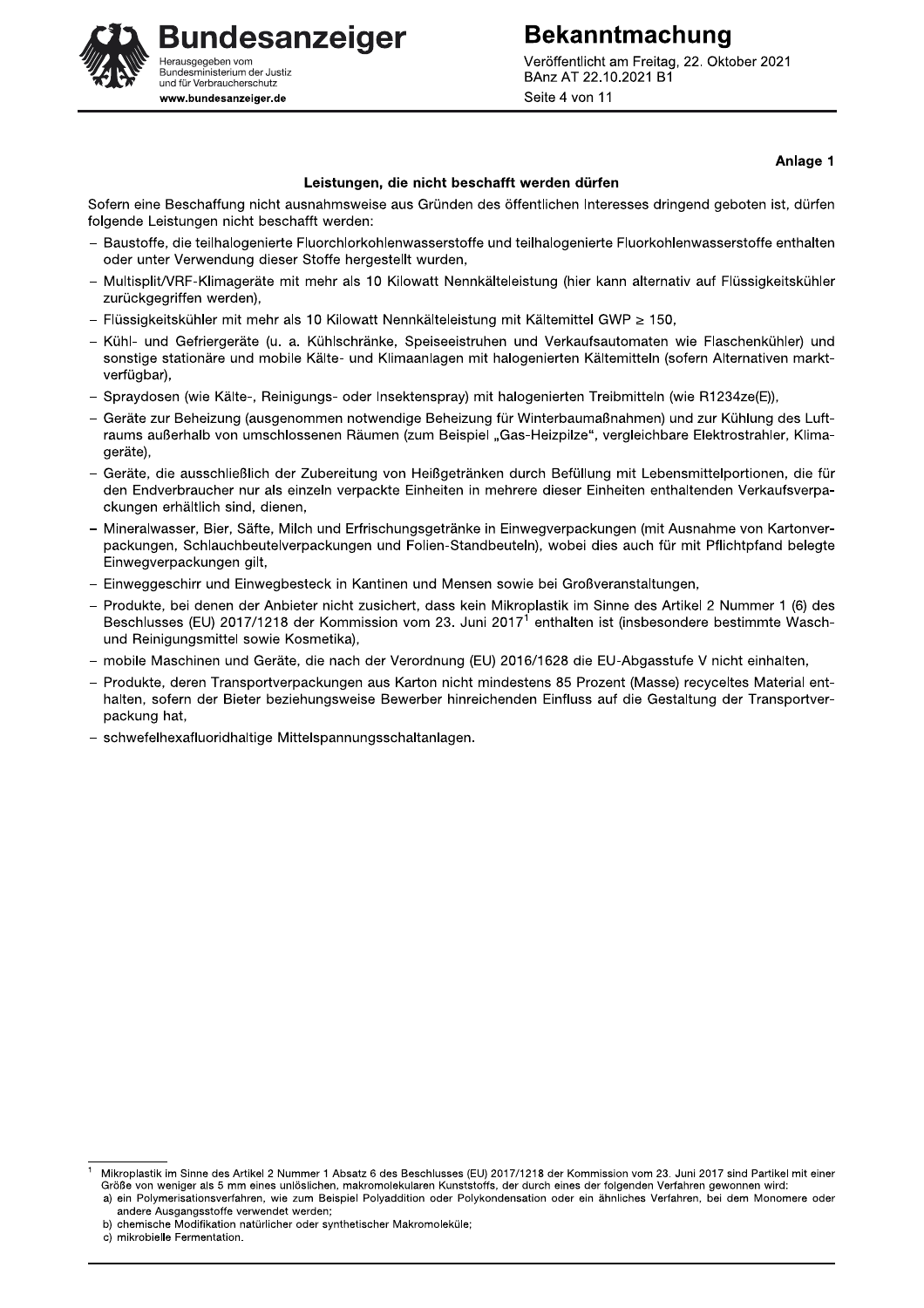Veröffentlicht am Freitag, 22. Oktober 2021 BAnz AT 22.10.2021 B1 Seite 5 von 11

**Bekanntmachung** 

Anlage 2

#### Erläuterungen

#### Grundsätze und Anwendungsbereich 1.

Die AVV Klima gilt nach § 1 Absatz 1 Nummer 1 sowohl für öffentliche Aufträge im Oberschwellenbereich (GWB, VgV und, für Bauleistungen, VOB/A-EU) als auch, nach den Nummern 2 und 3, für den Unterschwellenbereich (UVgO und, für Bauleistungen, VOB/A). Die in § 4 Absatz 4 und 5 Nummer 2 geregelten Vorgabepflichten für das Vergabeverfahren gelten dabei ab einem geschätzten Auftragswert von 10 000 Euro ohne Umsatzsteuer.<sup>1</sup>

Die AVV Klima gilt für die Vergabe öffentlicher Aufträge durch Dienststellen des Bundes in unmittelbarer Bundesverwaltung und erfasst daher auch Vergaben öffentlicher Aufträge durch zentrale Beschaffungsstellen des Bundes sowie Rahmenvereinbarungen zwischen einer oder mehreren Dienststellen des Bundes und einem oder mehreren Unternehmen

Dienststellen des Bundes in unmittelbarer Bundesverwaltung sind funktionale Organisationseinheiten von Bundesbehörden. Bei der Verwirklichung der in § 1 Absatz 2 AVV Klima genannten Ziele kommt dem öffentlichen Auftraggeber eine Leitfunktion im Rahmen der nachhaltigen Beschaffung zu. Aspekte des Umwelt- und Klimaschutzes sollen deshalb konsequent berücksichtigt und insbesondere das höchste Energieeffizienzniveau der zu beschaffenden Leistung sichergestellt werden. Aspekte des Umwelt- und Klimaschutzes können sich hierbei gegenseitig ergänzen.

Für die Beschaffung von Straßenfahrzeugen in der Bundesverwaltung gilt die Verwaltungsvorschrift nur, soweit nicht speziellere Regelungen des Saubere-Fahrzeuge-Beschaffungs-Gesetzes in der Bundesverwaltung oder einer darauf beruhenden Verwaltungsvorschrift Anwendung finden. Als speziellere Regelungen, die eine Anwendung der AVV Klima ausschließen, sind in diesem Zusammenhang auch die Ausnahmen vom Anwendungsbereich des Saubere-Fahrzeuge-Beschaffungs-Gesetzes in der Bundesverwaltung oder einer darauf beruhenden Verwaltungsvorschrift zu verstehen. Die Anwendung des Gesetzes zur Umsetzung der Richtlinie (EU) 2019/1161 vom 20. Juni 2019 zur Änderung der Richtlinie 2009/33/EG über die Förderung sauberer und energieeffizienter Straßenfahrzeuge sowie zur Änderung vergaberechtlicher Vorschriften in der Bundesverwaltung wird eine separate Verwaltungsvorschrift regeln.

Die Vergabe verteidigungs- und sicherheitsspezifischer öffentlicher Aufträge ist vom Anwendungsbereich der Verwaltungsvorschrift ausgenommen. Für das Bundesministerium der Verteidigung, das Bundesministerium des Innern, für Bau und Heimat, das Auswärtige Amt und das Bundesministerium für Verkehr und digitale Infrastruktur können in Ausführungsbestimmungen der jeweiligen Ressorts Ausnahmen von den Verpflichtungen dieser Verwaltungsvorschrift vorgesehen werden, die in Besonderheiten des Leistungsgegenstandes oder den besonderen Umständen der Beschaffung als solche begründet liegen. So sind etwa bei Vergaben der Auslandsdienststellen des Bundes im Ausland lokale Vorschriften und technische Standards sowie Marktverhältnisse vor Ort zu berücksichtigen.

Aus dem Maßnahmenprogramm Nachhaltigkeit resultieren teilweise konkrete Anforderungen an die Beschaffung bestimmter Leistungen, etwa von Bauleistungen im Hochbau des Bundes, sowie auch die Dokumentationspflicht erfolgter Prüfungen in Vergabevermerken. Diese Vorgaben gehen den hier geregelten Anforderungen grundsätzlich vor und entfalten insoweit Sperrwirkung.

Ebenso vorrangig zu beachten sind die Vorschriften des § 45 KrWG.

#### $2<sub>2</sub>$ Energieeffizienz- und Klimaaspekte bei der Vergabe öffentlicher Aufträge

2.1 Prüf- und Berücksichtigungspflichten vor Einleitung des Vergabeverfahrens

Vor dem Einkauf ist zu prüfen, inwiefern die Beschaffung der Leistung erforderlich ist. Die öffentlichen Auftraggeber können dann - unter Beachtung des Prinzips der Nichtdiskriminierung - selbst darüber entscheiden, welche Leistungen sie beschaffen möchten, um den Bedarf wirtschaftlich zu decken (Leistungsbestimmungsrecht). Unter dieser Prämisse soll zukünftig ein Leistungsgegenstand gewählt werden, der Energieeffizienz sowie Klimafreundlichkeit berücksichtigt. Vor der Einleitung eines Vergabeverfahrens sind stets eine detaillierte Bedarfsanalyse und eine Wirtschaftlichkeitsuntersuchung nach § 7 BHO in Verbindung mit Nummer 2 der Verwaltungsvorschriften zu § 7 BHO und in Verbindung mit der "Arbeitsanleitung Einführung in Wirtschaftlichkeitsuntersuchungen" des Bundesministeriums der Finanzen<sup>2</sup> durchzuführen. Die Wirtschaftlichkeitsuntersuchung dient als Planungsinstrument für die spätere Erfolgskontrolle. Insbesondere im Ergebnis der vorangegangenen Bedarfsanalyse ist zu entscheiden, durch welche Leistungen die aus Wirtschaftlichkeits- und Klimaschutzsicht beste Lösung erreicht werden kann. Dabei ist insbesondere die günstigste Relation zwischen dem verfolgten Zweck und den einzusetzenden Mitteln anzustreben. Ziele, Prioritätsvorstellungen und mögliche Zielkonflikte des staatlichen Handelns (in diesem Fall der staatlichen Bedarfsdeckung) sind zu untersuchen, relevante Lösungsmöglichkeiten zu erarbeiten und deren Nutzen und Kosten (einschließlich ihrer Folgekosten) zu analysieren, auch soweit Nutzen und Kosten nicht unmittelbar in Geld auszudrücken sind. Den finanziellen Auswirkungen auf den Haushalt kommt dabei im Einklang mit dem Haushaltsrecht eine Schlüsselrolle zu. Mit Blick auf eine klimafreundliche Beschaffung sind dabei auch Optionen zu prüfen, Effizienzverbesserungen durch vertraglich vereinbarte Einsparziele im Wege des Contracting zu realisieren. Insoweit sollten auch die Schnittmengen mit der innovativen Beschaffung genutzt werden. Die Dienststellen des Bundes sind aus diesem



Aus der Neufassung des Maßnahmenprogramms Nachhaltigkeit vom 25. August 2021 folgt dessen ungeachtet die Pflicht, die öffentliche Beschaffung verstärkt am Leitprinzip der nachhaltigen Entwicklung auszurichten. Hiervon entbindet die Ausnahme des § 1 Absatz 1 Satz 2 nicht.

Rundschreiben des BMF vom 12. Januar 2011, geändert durch Rundschreiben vom 6. Mai 2019 (GMBI 2019, S. 372 - https://www.verwaltungsvorschriften-iminternet.de/bsvwvbund\_20122013\_IIA3H1012100810004.htm).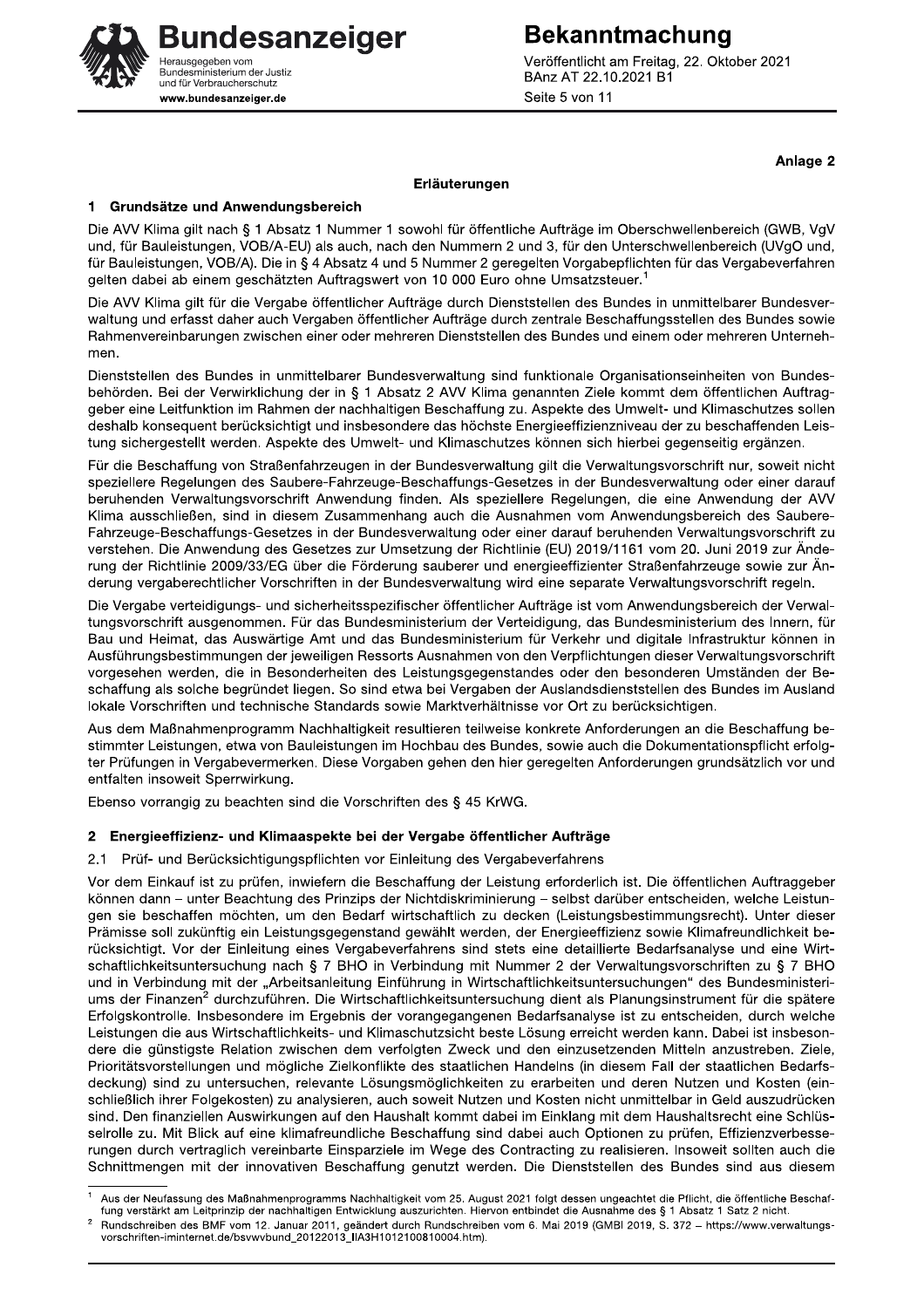**Bundesanzeiger** lerausgegeben vom Sundesministerium der Justiz<br>Bundesministerium der Justiz<br>und für Verbraucherschutz www.bundesanzeiger.de

Veröffentlicht am Freitag, 22. Oktober 2021 BAnz AT 22.10.2021 B1 Seite 6 von 11

Grund angehalten, vor Einleitung des Vergabeverfahrens auch Alternativen zum klassischen Kauf von Lieferleistungen zu überprüfen, um auf diesem Weg vom Prinzip "Nutzen statt Besitzen" im Hinblick auf die Klimawirkung zu profitieren und damit der Berücksichtigungspflicht gerecht zu werden. So sind zum Beispiel Miet- oder Leasingmodelle aber auch neue Abrechnungsmodelle wie pay-per-use in Betracht zu ziehen.

Anders als die Allgemeine Verwaltungsvorschrift zur Beschaffung energieeffizienter Leistungen (AVV-EnEff) vom 18. Mai 2020 enthält die AVV Klima eine Berücksichtigungspflicht im Sinne von § 13 Absatz 2 KSG. Die Dienststellen des Bundes haben den Bedarf für die Beschaffung in ihrem Zuständigkeitsbereich unter Berücksichtigung von Klimaschutzaspekten zu ermitteln. Sie haben bei der Bedarfsermittlung und der Festlegung des Beschaffungsgegenstandes zu prüfen, ob für die erforderliche Leistung eine klimaverträglichere Variante besteht. Die Verpflichtungen der öffentlichen Auftraggeber nach § 13 Absatz 2 KSG beziehen sich auf den vorbereitenden Prozess der Konzeption und Strukturierung eines Vergabeverfahrens und sind dem eigentlichen Vergabeverfahren vorgelagert. Danach ist, soweit mehrere Möglichkeiten der Beschaffung in Betracht kommen, solchen Leistungen in Abwägung mit anderen relevanten Kriterien der Vorzug zu geben, mit denen das Ziel der Minderung von Treibhausgasemissionen über den gesamten Lebenszyklus der Leistung zu den geringsten Kosten erreicht werden kann. § 2 Absatz 2 übernimmt damit implizit auch die in § 13 Absatz 2 KSG angelegte Zielvorgabe zur Einsparung von Treibhausgasemissionen. Entsprechend der Regelung in § 13 Absatz 2 Satz 3 KSG sollen Mehraufwendungen bei der Beschaffung allerdings nicht außer Verhältnis zu ihrem Beitrag zur Treibhausgasminderung stehen. Diese Maßgabe konkretisiert insbesondere die haushälterisch gebotene Einschränkung, dass der CO<sub>2</sub>-Preis im Rahmen der Wirtschaftlichkeitsuntersuchung (siehe dazu Nummer 2.1.2) nicht unangemessen hoch angesetzt werden kann.

Unter dem Aspekt der Klimafreundlichkeit soll, soweit möglich, eine Prognose der verursachten Treibhausgasemissionen während des gesamten Lebenszyklus zur Entscheidungsgrundlage werden. Bei der Bestimmung des Beschaffungsgegenstands müssen also nicht nur die unmittelbaren Kosten, im Regelfall ausgedrückt durch den Marktpreis der Leistung, in die Wirtschaftlichkeitsuntersuchung einbezogen werden. Verpflichtend sind nunmehr als weiterer, zusätzlicher Kostenbestandteil jedenfalls die über den CO<sub>2</sub>-Schattenpreis (siehe Nummer 2.1.2) monetarisierbaren Kosten des Treibhausgasausstoßes über den gesamten Lebenszyklus der Leistung hinzuzurechnen. Diese zentrale Vorgabe der Verwaltungsvorschrift spiegelt § 13 Absatz 2 Satz 2 KSG und verpflichtet insoweit auf einen – in § 59 Absatz 2 Satz 2 Nummer 5 VgV für die Ermittlung des wirtschaftlichsten Angebots im Rahmen der Zuschlagsentscheidung skizzierten - Maßstab zur Betrachtung der Kosten einer Leistung. Dies kann beispielsweise dazu führen, dass in manchen Fällen aus Kostengesichtspunkten etwa die Restauration vorhandener Einbauten oder Möbel einer Neuanschaffung trotz eines höheren Angebotspreises vorzuziehen ist, weil mit der Neuanschaffung unter Umständen ein ungleich höherer Treibhausgasausstoß verbunden sein kann.

Das Leistungsbestimmungsrecht wird also den Maßgaben des § 2 Absatz 1 und 2 unterworfen.

Sofern und solange keine verlässlichen und belastbaren Hilfestellungen für die Berechnung von Treibhausgasemissionen bestimmter Leistungen bzw. Leistungsgruppen verfügbar sind, dürfte die Prognose allerdings nicht in allen Fällen möglich sein. Die Bestimmung der verursachten Treibhausgasemissionen erfolgt in der Regel auf der Grundlage von Hilfestellungen des Umweltbundesamtes. Auf diese Weise soll Auftraggebern ermöglicht werden, eine Prognose zu treffen. Durch § 2 Absatz 1 Satz 3 wird damit auch klargestellt, dass eine Prognose der verursachten Treibhausgasemissionen während des gesamten Lebenszyklus in der Regel jedenfalls dann mit vertretbarem Aufwand möglich ist, wenn konkrete, d. h. zumindest auf die betroffene Produktgruppe bezogene Hilfestellungen des Umweltbundesamtes verfügbar sind.

Falls andere, gegebenenfalls sogar europarechtlich verpflichtend zu nutzende Berechnungsmöglichkeiten bestehen, können alternativ auch diese genutzt werden.

#### 2.1.1 Lebenszykluskosten

Eine Kostenberechnung, die den gesamten Lebenszyklus erfasst, kann zu einem anderen Ergebnis führen als eine Betrachtung, bei der die reinen Investitionskosten ausschlaggebend sind. Dies gilt insbesondere mit Blick auf die Maßgabe des § 59 Absatz 2 Nummer 5 VgV, wonach Kosten, die durch die externen Effekte der Umweltbelastung entstehen, die mit der Leistung während ihres Lebenszyklus in Verbindung stehen, grundsätzlich einbezogen werden können. Von großer Relevanz sind insbesondere auch langfristig niedrige Betriebskosten. Dies ist insbesondere bei energieverbrauchsrelevanten Geräten von Bedeutung. Beispielsweise weisen energieeffiziente elektronische Geräte oder Energiesparlampen oft höhere Kosten bei der Anschaffung auf; wegen der niedrigeren Kosten während der Nutzungsphase werden diese Mehrkosten aber in der Regel amortisiert oder sogar überkompensiert.

Die Berechnung der voraussichtlichen Lebenszykluskosten soll folgende Aspekte umfassen:

a) die Anschaffungskosten.

- b) die Nutzungskosten, insbesondere den Verbrauch von Energie und anderen Ressourcen,
- c) die Wartungskosten,
- d) die Kosten am Ende der Nutzungsdauer, insbesondere die Abholungs-, Entsorgungs- oder Recyclingkosten und/ oder
- e) die Kosten, die durch die externen Effekte der Umweltbelastung entstehen, die mit der Leistung während ihres Lebenszyklus in Verbindung stehen, sofern diese preislich bestimmbar sind.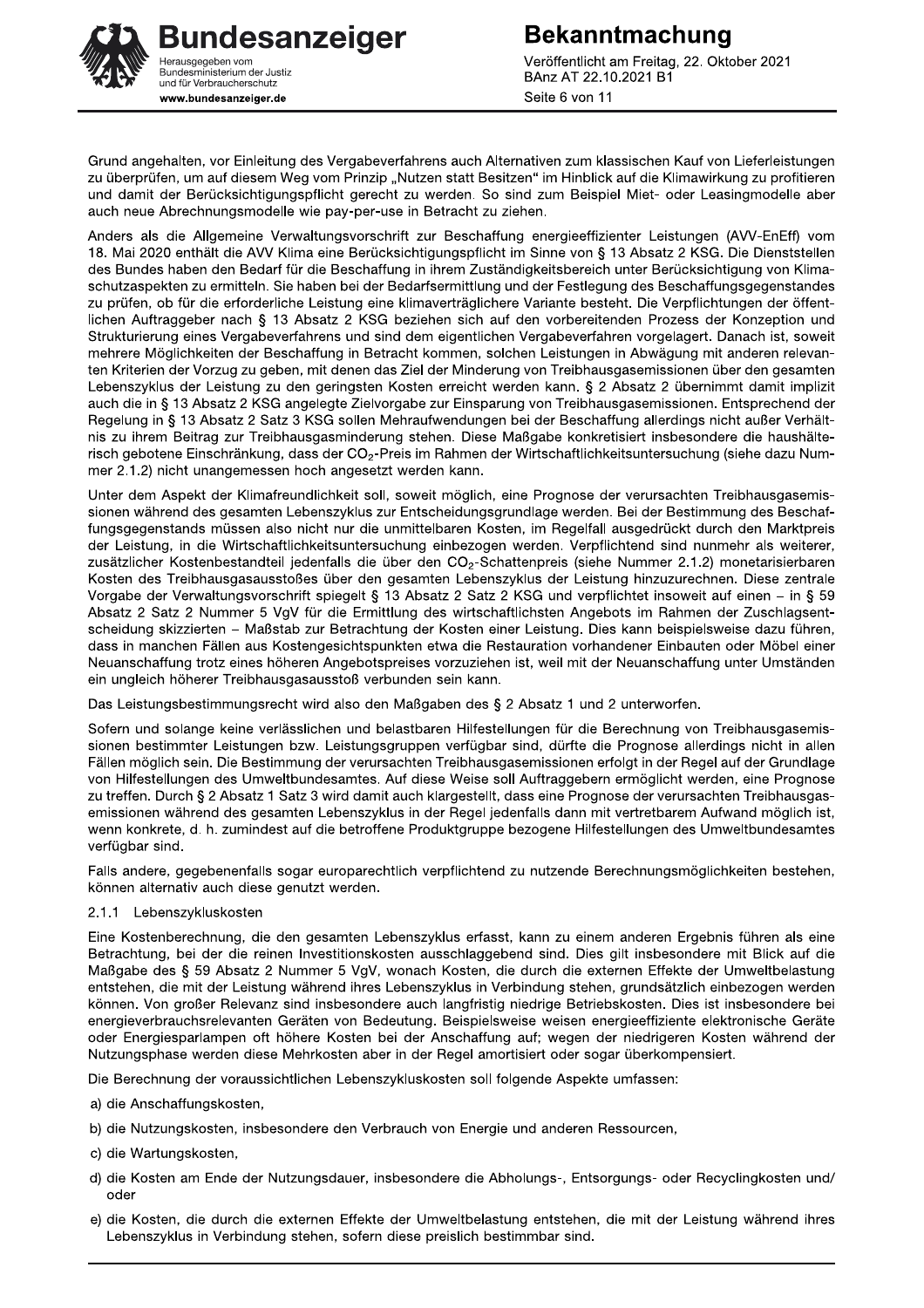**Bekanntmachung** Veröffentlicht am Freitag, 22. Oktober 2021 BAnz AT 22.10.2021 B1 Seite 7 von 11

Die Berechnung der externen Kosten nach Nummer 2.1.1 Buchstabe e muss auf objektiv nachprüfbaren und nichtdiskriminierenden Kriterien beruhen, die allen interessierten Beteiligten zur Verfügung stehen.

Soweit vorhanden ist ein Lebenszykluskostenrechner anzuwenden. Die Hilfestellungen für die Berechnung von Treibhausgasemissionen bestimmter Leistungen bzw. Leistungsgruppen des Umweltbundesamtes werden diesbezüglich Vorgaben enthalten. Einen entsprechenden Tool-Picker bietet beispielsweise das Kompetenzzentrum für innovative Beschaffung (KOINNO) zum Herunterladen an. Zu finden unter https://www.koinno-bmwi.de/informationen/toolbox/ detail/lebenszyklus-tool-picker-1/?sword\_list%5b0%5d=lebenszyklus&cHash=56dce2c45216e222819d49f252348b40.

#### 2.1.2 CO<sub>2</sub>-Schattenpreis

§ 2 Absatz 3 legt parallel zu der beschlossenen Neufassung des § 13 Absatz 1 Satz 3 KSG fest, dass für die Vermeidung oder Verursachung von Treibhausgasemissionen in der Wirtschaftlichkeitsuntersuchung ein CO<sub>2</sub>-Preis rechnerisch zugrunde zu legen ist (CO<sub>2</sub>-Schattenpreis). Bezug genommen wird dabei auf das Brennstoffemissionshandelsgesetz (BEHG), das Orientierung für eine Bepreisung von klimarelevanten Emissionen, angegeben als Co2-Äquivalent, bietet. Dadurch können die zukünftigen Kosten der Investition oder Beschaffung bereits bei der Entscheidung prognostisch berechnet und berücksichtigt werden. Durch die Monetarisierung der über den gesamten Lebenszyklus ausgestoßenen Menge Treibhausgas wird der Schattenpreis zu einem in Ansatz zu bringenden Bestandteil der Kosten der zu beschaffenden Leistung.

Der Schattenpreis ist nur dann nicht in Ansatz zu bringen, sofern und soweit die CO<sub>2</sub>-Kosten sich bereits zwangsläufig vollständig und für den gesamten Lebenszyklus gerechnet in den realen Angebotskosten spiegeln, weil die Bieter bzw. Bewerber notwendigerweise entweder Teilnehmer am nationalen Emissionshandelssystem und als Inverkehrbringer von Brenn- und Kraftstoffen in ihrem Leistungsangebot unmittelbar von der CO<sub>2</sub>-Bepreisung aufgrund der BEHG-Vorgaben betroffen oder Teilnehmer am europäischen Emissionshandelssystem (EU-ETS) sind. Es steht den Anwendern der AVV Klima jedoch auch in diesen Fällen frei, zusätzlich zur Berücksichtigung der Bepreisung nach BEHG-Vorgaben die Differenz zur CO<sub>2</sub>-Schattenpreisberechnung mit gegebenenfalls höherer Bepreisung zu addieren.

Es ist mindestens der für das jeweilige Jahr durch das Brennstoffemissionshandelsgesetz für die Veräußerung von Emissionszertifikaten festgelegte Mindestpreis oder Festpreis anzusetzen. Bislang sind solche Preisregelungen für die Veräußerung von Emissionszertifikaten bis zum Jahr 2026 festgelegt. Im Rahmen der Evaluierung des Bundes-Klimaschutzgesetzes oder des Brennstoffemissionshandelsgesetzes kann der Gesetzgeber die Regelung des Schattenpreises angemessen fortschreiben. Da § 2 Absatz 3 nur die Untergrenze des anzusetzenden CO<sub>2</sub>-Preises regelt, sind die Träger öffentlicher Aufgaben auf Bundesebene berechtigt, für die Vermeidung oder Verursachung von Treibhausgasemissionen auch einen anderen CO<sub>2</sub>-Preis zugrunde zu legen. Insbesondere die Maßgabe des § 2 Absatz 2 Satz 2 (siehe Nummer 2.1 am Ende) konkretisiert dabei die haushälterisch gebotene Einschränkung, dass der CO<sub>2</sub>-Preis im Rahmen der Wirtschaftlichkeitsuntersuchung nicht unangemessen hoch angesetzt werden kann. Beispielsweise kann die im Rahmen des integrierten nationalen Energie- und Klimaplans nach der EU-Governance-Verordnung (Verordnung (EU) 2018/1999) angesetzte CO<sub>2</sub>-Preisentwicklung berücksichtigt werden, soweit sich daraus höhere Werte für den CO<sub>2</sub>-Preis ergeben. Die Regelung ist insoweit offen für neuere wissenschaftliche Erkenntnisse und für zukünftige Regelungen, etwa auf europäischer Ebene. Sofern von den im Brennstoffemissionshandelsgesetz festgelegten Mindestpreisen abgewichen wird, ist dies in der Wirtschaftlichkeitsuntersuchung zu dokumentieren.

#### 2.2 Bedarfsabfragen

Die Vorgaben für Bedarfsabfragen haben eine Hinweisfunktion. Der Bedarfsträger soll hinsichtlich der Bedeutung des klimafreundlichen Einkaufs sensibilisiert werden.

#### 3 Negativliste

Das Leistungsbestimmungsrecht der Dienststellen des Bundes wird insoweit durch § 3 eingeschränkt, als dass die in Anlage 1 aufgeführten Leistungen aufgrund der erheblichen negativen Klimawirkungen nicht beschafft werden dürfen, es sein denn, die Beschaffung dieser Leistungen ist aus Gründen des öffentlichen Interesses dringend geboten. Dies ist dann der Fall, wenn die in Umfang und zeitlichem Rahmen angemessene Deckung eines Bedarfs von funktionaler Bedeutung für die Bundesverwaltung oder die Streitkräfte durch die Beschaffung einer anderen Leistung nicht möglich erscheint.

#### 4 Vorgabepflichten für das Vergabeverfahren

#### 4.1 Leistungsbeschreibung

Zentraler Anknüpfungspunkt für die Beschaffung energieeffizienter und klimafreundlicher Leistungen ist die Leistungsbeschreibung als Teil der Vergabeunterlagen, in der der öffentliche Auftraggeber den Gegenstand der Beschaffung bestimmt. Denn im Rahmen der Leistungsbeschreibung können auch Merkmale des Auftragsgegenstands berücksichtigt werden, die unter anderem Aspekte der Qualität und der Innovation sowie soziale und umweltbezogene Aspekte betreffen.

§ 4 Absatz 1 AVV Klima gibt zunächst vor, dass die nach § 2 Absatz 1 und 2 vorgegebenen Erwägungen zum Klimaschutz bei der Erstellung der Leistungsbeschreibung zwingend zu berücksichtigen sind. Insofern entfaltet § 4 Absatz 1 Satz 1 eine inkorporierende Wirkung. Nach § 4 Absatz 1 Satz 2 Nummer 1 ist darüber hinaus – soweit vorhanden – auf die höchste und auf dem Markt auch verfügbare Effizienzklasse im Sinne der Verordnung (EU) 2017/1369 ("EU-Energieverbrauchskennzeichnungsverordnung") zurückzugreifen. Bei Nummer 2 handelt es sich um einen Auffangtatbe-

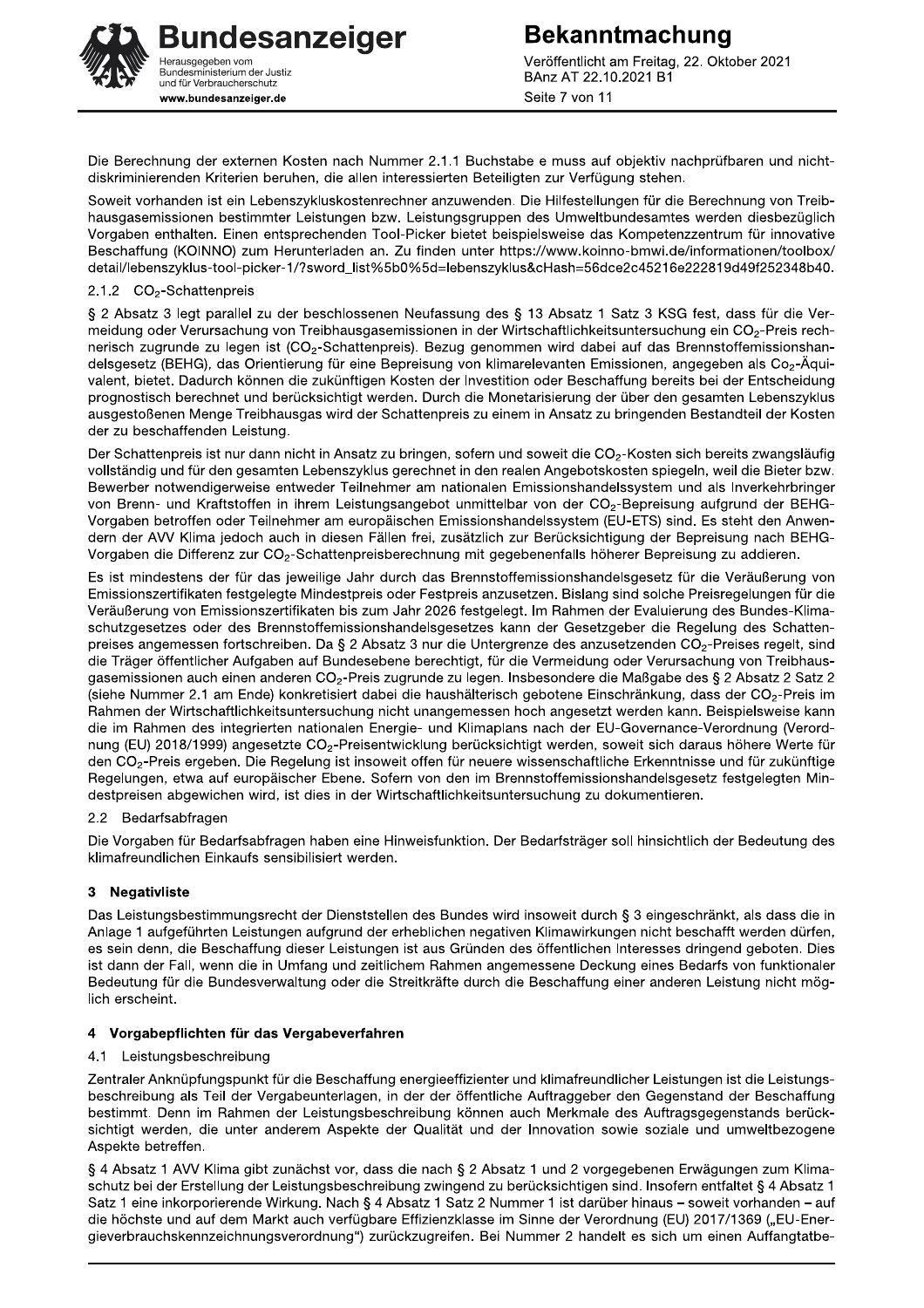**Bekanntmachung** Veröffentlicht am Freitag, 22. Oktober 2021 BAnz AT 22.10.2021 B1 Seite 8 von 11

stand, wonach "im Übrigen" auf das höchste und durch auf dem europäischen Markt verfügbare Produkte erreichte Leistungsniveau an Energieeffizienz abzustellen ist - also dann, wenn es aktuell auf dem europäischen Markt kein Produkt mit der höchsten Effizienzklasse nach der EU-Energieverbrauchskennzeichnungsverordnung gibt.

#### 4.1.1 Funktionale Leistungsbeschreibungen

Gestaltungsspielraum zur Beschaffung energieeffizienter Leistungen ermöglichen insbesondere funktionale Leistungsbeschreibungen, in denen die Leistung durch eine Darstellung ihres Zwecks, ihrer Funktion sowie der an sie gestellten Anforderungen beschrieben wird. Beschrieben werden somit nicht die Details der Leistung, sondern die gewünschte Funktionalität bzw. das gewünschte Ergebnis.

#### 4.1.2 Prozess oder Methode zur Herstellung oder Erbringung der Leistung

Die Merkmale des Auftragsgegenstands (darunter auch Aspekte der Qualität, der Innovation sowie soziale und umweltbezogene Aspekte) können sich nach § 121 Absatz 1 Satz 2 GWB auch auf die Umstände und Bedingungen der Leistungserbringung und damit auf den Prozess oder die Methode zur Herstellung oder Erbringung der Leistung oder auf ein anderes Stadium im Lebenszyklus des Auftragsgegenstands einschließlich der Produktions- und Lieferkette beziehen. Das gilt auch dann, wenn derartige Faktoren keine materiellen Bestandteile der Leistung sind, sofern diese Merkmale in Verbindung mit dem Auftragsgegenstand stehen und zu dessen Wert und den Beschaffungszielen verhältnismäßig sind. So kann zum Beispiel in der Beschreibung des Auftragsgegenstands "Strom aus erneuerbaren Energiequellen" genannt werden.

#### 4.1.3 Keine unzulässige Begünstigung bestimmter Unternehmen und Produkte

Die durch die AVV Klima vorgegebene, maßgebliche Einbeziehung des Kriteriums Klimafreundlichkeit in die Leistungsbeschreibung allein rechtfertigt in aller Regel zwar markteinschränkende Maßgaben für bestimmte Erzeugnisse oder Verfahren, aber keine ausdrückliche Produktvorgabe. In der Leistungsbeschreibung dürfen Bezeichnungen für bestimmte Erzeugnisse oder Verfahren wie beispielsweise Markennamen nur ausnahmsweise, jedoch nur mit dem Zusatz "oder gleichwertig", verwendet werden, wenn eine hinreichend genaue Beschreibung durch verkehrsübliche Bezeichnungen nicht möglich ist. Der Zusatz "oder gleichwertig" kann entfallen, wenn ein sachlicher Grund die Produktvorgabe ansonsten rechtfertigt.

#### 4.1.4 Vorgabe von Gütezeichen ("Siegeln")

Der öffentliche Auftraggeber kann grundsätzlich als Beleg dafür, dass eine Liefer-, Dienst- oder Bauleistung bestimmten Nachhaltigkeitsmerkmalen entspricht, die Vorlage von Gütezeichen ("Siegeln") verlangen. Die AVV Klima verpflichtet öffentliche Auftraggeber künftig grundsätzlich dazu, soweit vorhanden, die höchste erreichte Energieeffizienzklasse und Typ I Umweltzeichen entsprechend ISO 14024 (u. a. Blauer Engel) zu fordern. Soweit vorhanden und bei der konkreten Beschaffung verwendbar, soll dabei pauschal auf ein Gütezeichen verwiesen werden, um so den Beschaffungsprozess zu erleichtern. Die Vorgabe in § 4 Absatz 2 Satz 2 stellt klar, dass auch § 34 Absatz 5 VgV sinngemäß zu beachten ist. Darüber hinaus wird ein Anreiz für die Verbreitung der Gütezeichen gesetzt. Die Gütezeichen müssen aber bestimmten (je nach Ober- und Unterschwelle unterschiedlichen) Kriterien entsprechen, damit ihre Vorlage im Vergabeverfahren rechtmäßig verlangt werden darf. Eine Übersicht über aktuell verfügbare Gütezeichen befindet sich auf dem Internet-Portal https://www.kompass-nachhaltigkeit.de.

#### 4.2 Eignungskriterien

Bei der Festlegung von Eignungskriterien (§ 4 Absatz 3 AVV Klima) kann der öffentliche Auftraggeber von den Bietern und Bewerbern zum Nachweis ihrer technischen Leistungsfähigkeit grundsätzlich verlangen, dass der Auftragnehmer bestimmte Normen für das Umweltmanagement erfüllt, sofern diese für die Ausführung des Auftrags relevant sind und die Festlegung den Wettbewerb nicht unverhältnismäßig einschränkt. Eine Unternehmensdatenbank mit Unternehmen, die eine EMAS-Zertifizierung besitzen, befindet sich auf der Internetseite https://www.emas-register.de/.

Geeigneter Nachweis ist die Zertifizierung nach europäischen oder internationalen Normen. Dazu zählen beispielsweise

- die Zertifizierung des Umweltmanagements und der Umweltbetriebsprüfung (EMAS) nach der Verordnung (EG) Nr. 1221/2009 des Europäischen Parlaments und des Rates vom 25. November 2009 über die freiwillige Teilnahme von Organisationen an einem Gemeinschaftssystem für Umweltmanagement und Umweltbetriebsprüfung und zur Aufhebung der Verordnung (EG) Nr. 761/2001 sowie der Beschlüsse der Kommission 2001/681/EG und 2006/193/ EG (ABI. L 342 vom 22.12.2009, S. 1) oder,
- soweit Energiemanagementmaßnahmen verlangt werden, die Zertifizierung nach ISO Norm 50001 zu Energiemanagementsystemen.

Um die Grundsätze des Wettbewerbs, der Nichtdiskriminierung sowie der Verhältnismäßigkeit zu wahren, gilt dies allerdings nur, sofern ein hinreichender Verbreitungsgrad der Zertifizierung bei dem zu erwartenden Bieter- bzw. Bewerberkreis erwartet werden kann. Bei Aufträgen also, bei denen der zu erwartende Bieter- bzw. Bewerberkreis typischerweise zu einem großen Anteil aus kleinen und mittleren Unternehmen (KMU) besteht, müsste der Gebrauch der zu fordernden Zertifizierung bei KMU hinreichend verbreitet sein. Diese Einschränkung ist insbesondere zum Schutz der Teilhabemöglichkeiten von Kleinstunternehmen sowie kleinen und mittleren Unternehmen notwendig.

#### 4.3 Zuschlagskriterien

Der Zuschlag ist auf das unter Berücksichtigung aller Umstände wirtschaftlichste Angebot zu erteilen. Maßgebend sind dabei neben dem Preis ergänzende Zuschlagskriterien, die sich insbesondere auch auf umwelt-, klimaschutz-

## **Bundesanzeiger** lerausgegeben vom Sundesministerium der Justiz<br>Bundesministerium der Justiz<br>und für Verbraucherschutz www.bundesanzeiger.de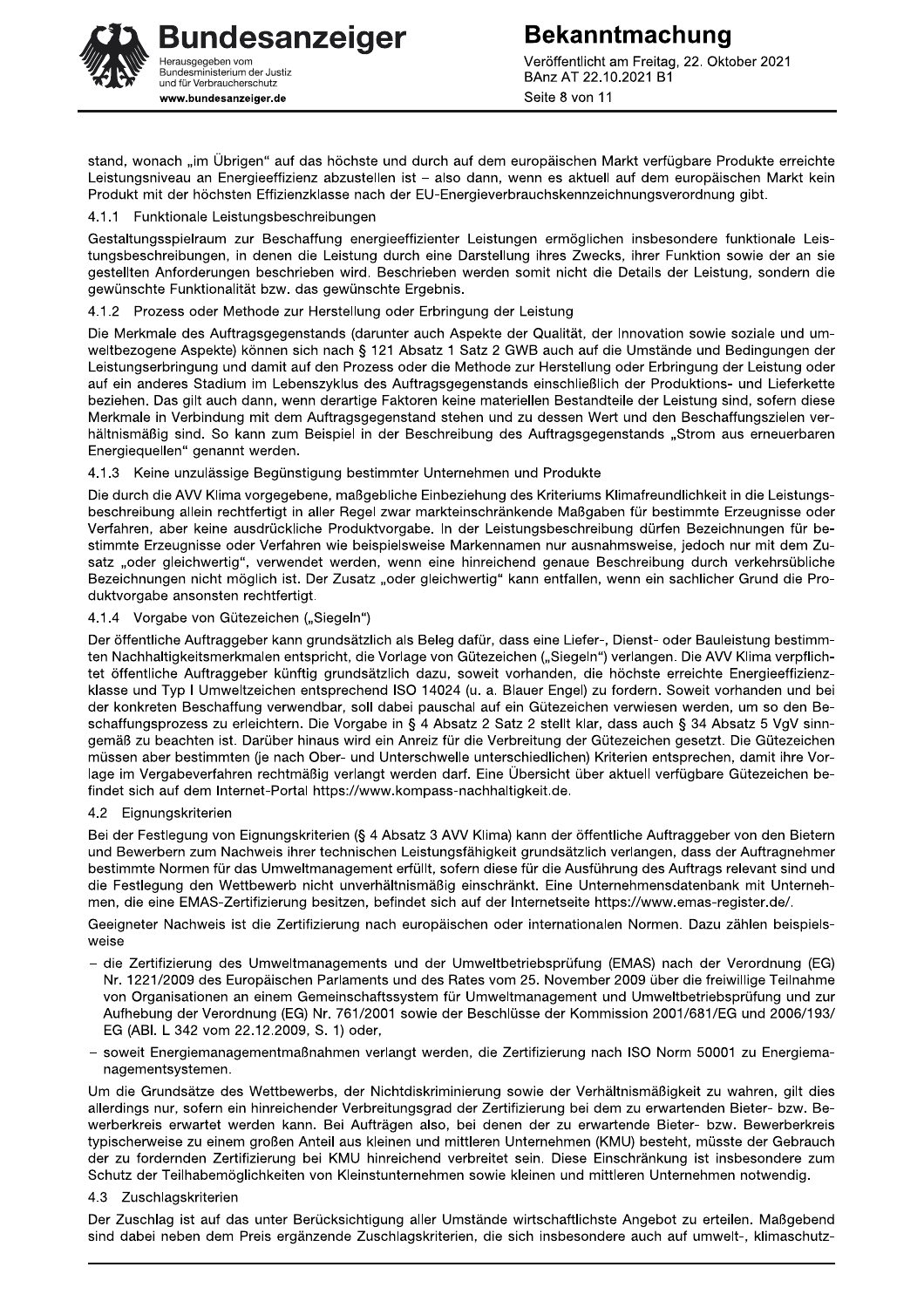Veröffentlicht am Freitag, 22. Oktober 2021 BAnz AT 22.10.2021 B1 Seite 9 von 11

und energieeffizienzrelevante Aspekte beziehen können. Das heißt, dass der Zuschlag nicht per se auf das Angebot mit dem niedrigsten Preis oder den niedrigsten Kosten erteilt werden muss, sondern die Zuschlagsentscheidung maßgeblich von der konkreten Ausgestaltung und der Gewichtung aller Zuschlagskriterien abhängt. Umwelt-, klimaschutz- und energieeffizienzrelevante Aspekte sind als Zuschlagskriterien zulässig, wenn sie im Zusammenhang mit dem Auftragsgegenstand stehen. Auch im Rahmen der Zuschlagskriterien können Gütezeichen (vgl. Nummer 4.1.4) vorgegeben werden.

Gemäß § 59 Absatz 1 Vergabeverordnung kann der öffentliche Auftraggeber vorgeben, dass das Zuschlagskriterium "Kosten" auf der Grundlage der Lebenszykluskosten berechnet wird (siehe Nummer 2.1.1). Die AVV Klima macht dies für den öffentlichen Einkauf durch Dienststellen des Bundes zum Regelfall, sofern die Ermittlung der voraussichtlichen Lebenszykluskosten unter Einbeziehung der verursachten Treibhausgasemissionen während des gesamten Lebenszyklus mit vertretbarem Aufwand möglich ist.

#### 4.3.1 Dokumentation in Vergabevermerken

Aufgrund der Neufassung des Maßnahmenprogramms Nachhaltigkeit vom 25. August 2021 sind alle Behörden und Einrichtungen der Bundesverwaltung gehalten, zur Strukturierung der Prozesse für eine strategische nachhaltige Beschaffung bestimmte Festlegungen des Maßnahmenprogramms umzusetzen.<sup>3</sup> Dazu zählt auch die Einführung einer Dokumentation über die Prüfung von Nachhaltigkeitsaspekten in Vergabevermerken sowie die Einführung einer Begründungspflicht bei etwaiger Nichtberücksichtigung von Nachhaltigkeitsaspekten.

#### 4.3.2 Anzufordernde Informationen

Vom Bieter beziehungsweise Bewerber sind anders als bisher nicht nur konkrete Angaben zum Energieverbrauch über den gesamten Lebenszyklus der Leistung einzuholen, sondern grundsätzlich auch konkrete Angaben zur Emission von Treibhausgasen über den gesamten Lebenszyklus der Leistung. Die von den Unternehmen angeforderten Daten müssen sich im Rahmen ihrer Sorgfaltspflicht allerdings mit angemessenem Aufwand bereitstellen lassen. Sofern und solange keine verlässlichen und belastbaren Hilfestellungen für die Berechnung von Treibhausgasemissionen bestimmter Leistungen bzw. Leistungsgruppen verfügbar sind, ist die Anforderung in vielen Fällen mutmaßlich jedenfalls nicht vom gesamten zu erwartenden Bieter- bzw. Bewerberkreis erfüllbar. Dies dürfte in der Regel insbesondere für Kleinstunternehmen sowie KMU im Sinne der Empfehlung 2003/361/EG (ABI. L 124 vom 20.5.2003, S. 36) gelten.

Die Bestimmung der verursachten Treibhausgasemissionen erfolgt in der Regel auf der Grundlage von Hilfestellungen des Umweltbundesamtes (siehe auch Nummer 2.1 am Ende).

In geeigneten Fällen der Beschaffung, das heißt wenn die Forderung ohne Verletzung der Grundsätze des Wettbewerbs, der Nichtdiskriminierung sowie der Verhältnismäßigkeit erfüllbar erscheint, sind darüber hinaus eine Analyse minimierter Lebenszykluskosten oder die Ergebnisse einer dieser vergleichbaren Methode zur Überprüfung der Wirtschaftlichkeit zu fordern.

Externe Kosten können Kosten der Emission von Treibhausgasen und anderen Schadstoffen sowie sonstige Kosten für die Eindämmung des Klimawandels umfassen. Wenn und soweit dies zum Schutz der Interessen von Kleinstunternehmen sowie KMU im Sinne der Empfehlung 2003/361/EG (ABI. L 124 vom 20.5.2003, S. 36) notwendig erscheint, kann von den Teilnehmern und Bietern abweichend von § 4 Absatz 5 Nummer 2 eine plausible Darstellung des voraussichtlichen Energieverbrauchs und kumulativ oder alternativ der zu erwartenden Emissionen von Treibhausgasen über den gesamten Lebenszyklus der Leistung gefordert werden, es sei denn, die auf dem Markt angebotenen Produkte unterscheiden sich beim Energieverbrauch und bei der Emission von Treibhausgasen nur geringfügig.

#### 4.3.3 Angabe und Gewichtung der Zuschlagskriterien

Alle Zuschlagskriterien müssen in der Auftragsbekanntmachung oder den Vergabeunterlagen genannt und gewichtet bzw. (wenn eine Gewichtung nicht möglich ist) in der absteigenden Reihenfolge ihrer Bedeutung festgelegt werden. Bei der Wertung der Angebote dürfen nur Kriterien, die auch in der Auftragsbekanntmachung bzw. den Vergabeunterlagen genannt wurden, herangezogen werden.

#### 4.4 Ausführungsbedingungen

Der öffentliche Auftraggeber soll von den Bietern ein klimafreundliches Verhalten bei der Ausführung des Auftrags fordern, solange es sich um Bedingungen handelt, die sich auf die Auftragsausführung beziehen und im sachlichen Zusammenhang mit dem Auftragsgegenstand stehen. Allgemeine Anforderungen an das Verhalten oder die Unternehmenspolitik des Auftragnehmers sind dagegen unzulässig.

Bei Lieferleistungen sollen in geeigneten Fällen grundsätzlich umwelt- und klimafreundliche und insbesondere energieeffizienzbezogene Ausführungsbedingungen vorgegeben werden, zum Beispiel Bedingungen an die umwelt- und klimafreundliche sowie rezyklierbare Verpackung, an die Rücknahme von Abfall bzw. von Geräten nach Beendigung der Nutzungszeit oder Schulung der Mitarbeitenden des Auftragnehmers über Klimaschutzaspekte. Die Bedingungen dürfen aufgestellt werden, wenn sie im Rahmen der Auftragsausführung relevant werden könnten, weil beispielsweise umweltrelevante Tätigkeiten oder Leistungen erbracht werden sollen. Der Grundsatz der Verhältnismäßigkeit ist zu beachten.

 $\overline{3}$ Das am 25. August 2021 beschlossene "Maßnahmenprogramm Nachhaltigkeit - Weiterentwicklung 2021" gibt insoweit vor: "Zur Strukturierung der Prozesse für eine strategische nachhaltige Beschaffung gelten nachfolgende Festlegungen für alle Behörden und Einrichtungen der Bundesver-<br>waltung. Diese führen eine Dokumentation über die Prüfung von Nachhaltigkeitsaspekt bei etwaiger Nichtberücksichtigung von Nachhaltigkeitsaspekten."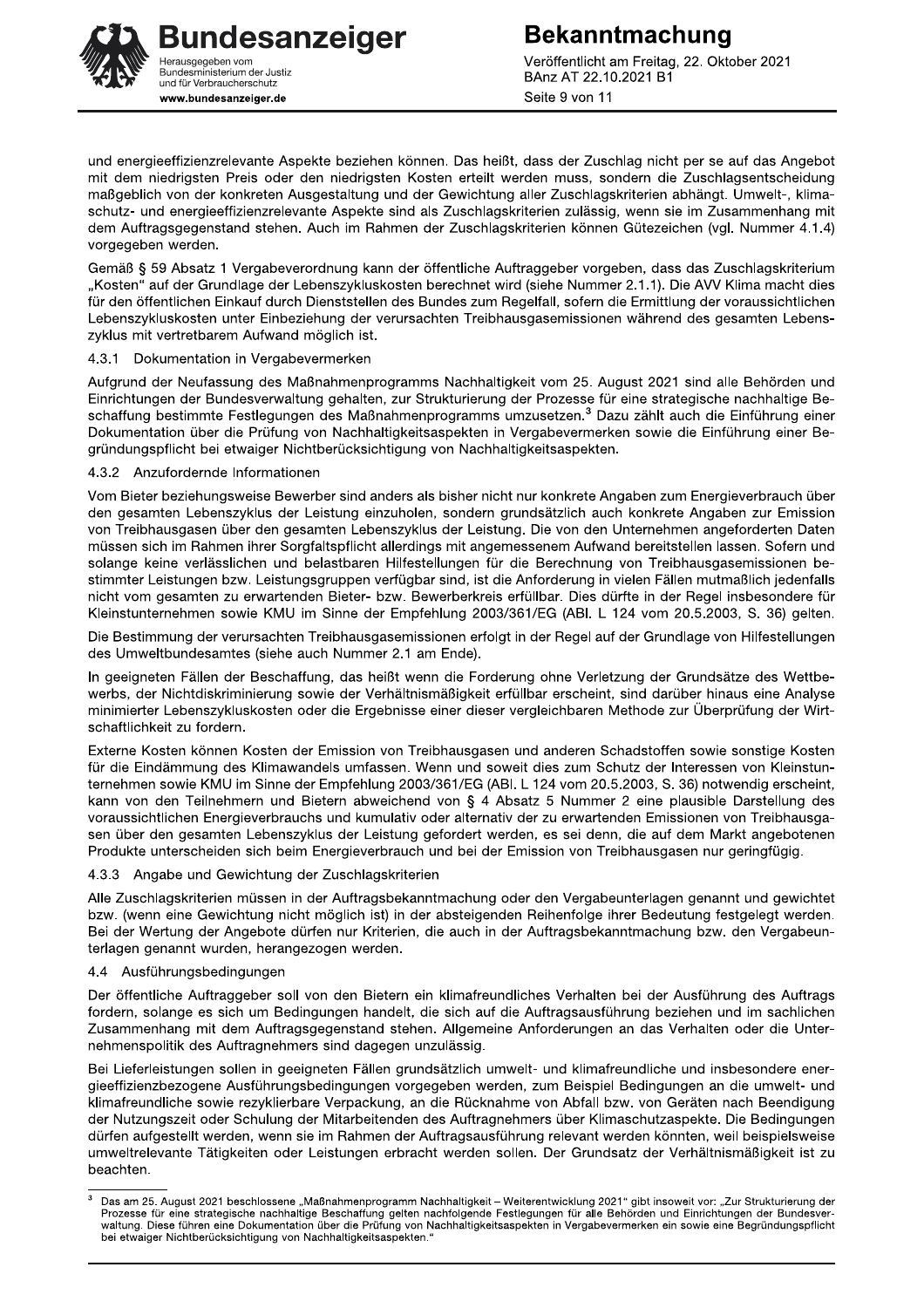**Bekanntmachung** Veröffentlicht am Freitag, 22. Oktober 2021 BAnz AT 22.10.2021 B1 Seite 10 von 11

Auch im Rahmen der Ausführungsbedingungen können Gütezeichen (vgl. Nummer 4.1.4) oder Umweltmanagementmaßnahmen (vgl. Nummer 4.2) vorgegeben werden.

4.5 Zulassung von Nebenangeboten

Anders als in der Regel bei funktionalen Leistungsbeschreibungen, bei denen von vornherein mehrere Lösungsansätze leistungsbeschreibungskonform sind, sind Nebenangebote im Fall einer verstärkt konstruktiven Leistungsbeschreibung herkömmlicher Lösungen eine gute Möglichkeit für öffentliche Auftraggeber, energieeffiziente und klimafreundliche Varianten in das Verfahren einzubeziehen, zum Beispiel Produkte, die besonders wenig Energie verbrauchen oder die für die Nutzung erneuerbarer Energien besonders geeignet sind. Öffentliche Auftraggeber sollten daher, soweit möglich und sinnvoll, Nebenangebote zulassen.

4.6 Berücksichtigung weiterer Vorschriften zur Förderung von Klima- und Umweltschutzaspekten

Absatz 7 stellt klar, dass andere wichtige Regelungen zur Förderung von Klima- und Umweltschutzaspekten bei der öffentlichen Beschaffung ebenfalls zu berücksichtigen sind. Dies gilt insbesondere für die Anforderungen des § 45 KrWG. Neben der Berücksichtigung der Treibhausgasemissionen über den gesamten Lebenszyklus der Leistung als Kostenbestandteil zeichnet die AVV Klima damit auch - sofern im Einzelfall möglich und angemessen, ein sachlicher Zusammenhang mit dem Auftragsgegenstand besteht und das Ergebnis der Wirtschaftlichkeitsuntersuchung beachtet bleibt – die Berücksichtigung (nicht monetarisierbarer) Umwelteinwirkungen der Leistung als qualitative Kriterien vor.

#### 5 Hilfestellungen

Praktische Hilfestellungen und Beispiele, die öffentlichen Auftraggebern eine umwelt- und klimafreundliche Beschaffung erleichtern sollen, stehen unter anderem in Form von Leitfäden und online abrufbaren Informationssystemen zur Verfügung.

Eine Übersicht mit Kurzinformationen zu einigen solchen Angeboten findet sich:

- a) auf der Internetseite des Bundesministeriums für Wirtschaft und Energie unter www.bmwi.de/Redaktion/DE/Artikel/ Wirtschaft/strategische-beschaffung.html,
- b) auf der Internetseite www.beschaffung-info.de des Umweltbundesamtes, dort unter anderem das "Rechtsgutachten umweltfreundliche öffentliche Beschaffung" mit umfangreichen Erläuterungen zu § 13 KSG, https://www.umweltbundesamt.de/sites/default/files/medien/5750/publikationen/2020\_10\_23\_texte\_188\_2020\_rechtsgutachten umweltfreundliche beschaffung.pdf,
- c) auf der Internetseite www.nachhaltige-beschaffung.info/DE/Home/home node.html der Kompetenzstelle für nachhaltige Beschaffung beim Beschaffungsamt des Bundesministeriums des Innern, für Bau und Heimat,
- d) auf der Internetseite www.itk-beschaffung.de für den Bereich der ITK-Beschaffungen,
- e) im Maßnahmenprogramm Nachhaltigkeit der Bundesregierung, abrufbar unter www.bundesregierung.de/massnahmenprogramm-nachhaltigkeit in der jeweils gültigen Fassung,
- f) im Informationsangebot der Bundesanstalt für Materialforschung und -prüfung über Anforderungen an Ökodesign und Energieverbrauchskennzeichnung energieverbrauchsrelevanter Produkte, abrufbar unter www.evpg.bam.de,
- g) in der Methodenkonvention 3.1 zur Ermittlung von Umweltkosten Kostensätze, Umweltbundesamt (letzter Stand 12/2020), abrufbar unter https://www.umweltbundesamt.de/sites/default/files/medien/1410/publikationen/2020-12-21\_methodenkonvention\_3\_1\_kostensaetze.pdf, sowie
- h) in dem Leitfaden des Umweltbundesamts "EMAS in der öffentlichen Beschaffung" (Stand 2/2019), abrufbar unter www.umweltbundesamt.de/publikationen/emas-inder-oeffentlichen-beschaffung.

#### 6 Übersicht zu Produktverordnungen nach der EU-Energieverbrauchskennzeichnungsverordnung

Zu folgenden Produkten und Produktgruppen wurden bereits Energieeffizienzklassen nach der EU-Energieverbrauchskennzeichnungsverordnung erlassen:

- Klimaanlagen
- Heizkessel
- Warmwasserbereiter
- Backöfen und Dunstabzugshauben
- Wohnraumlüfter
- Gewerbekühllagerschränke
- Festbrennstoffkessel
- Einzelraumheizgeräte
- Fernsehgeräte und Computermonitore
- Waschmaschinen und Waschtrockner
- Lichtquellen
- Kühlschränke